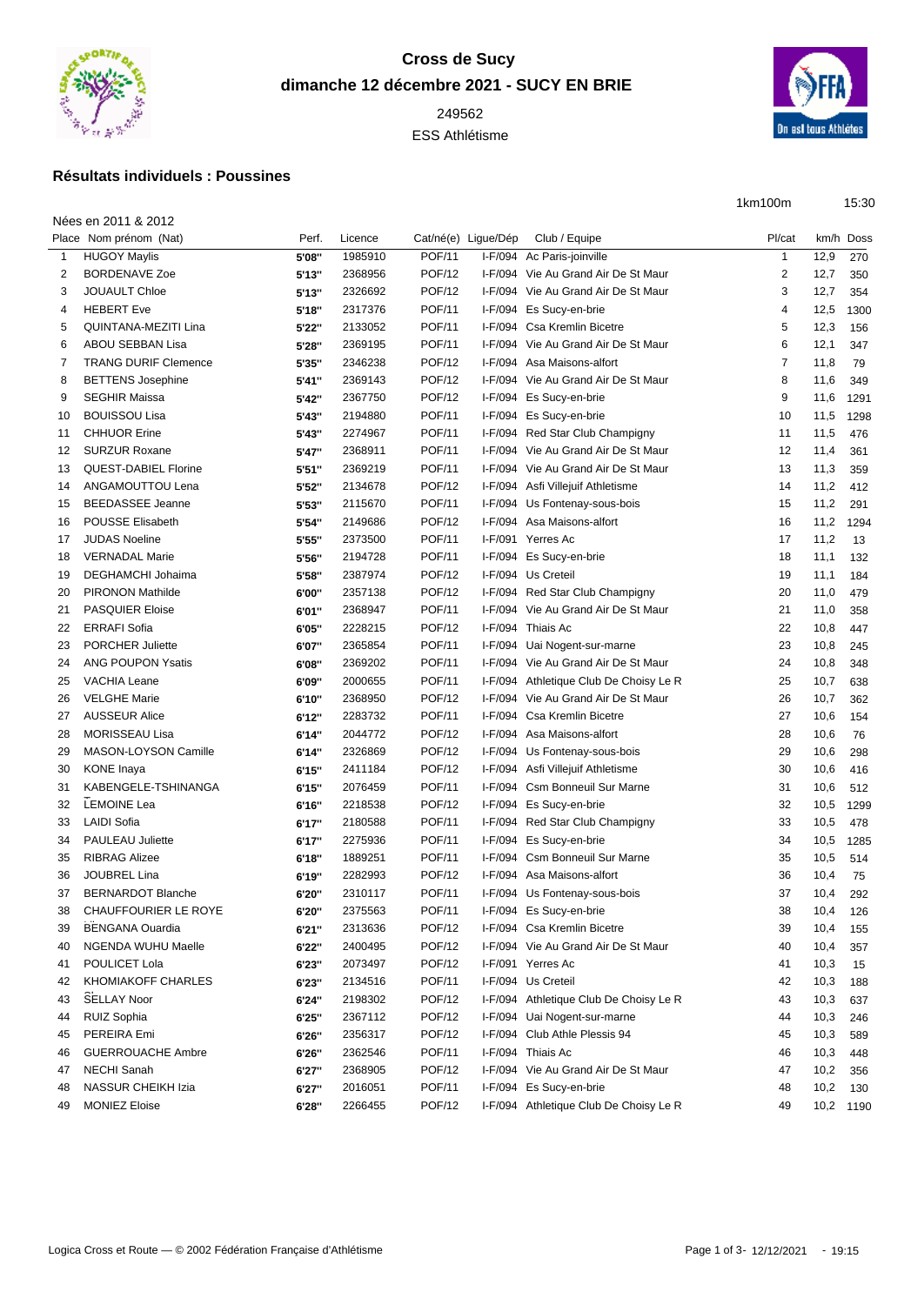| 50  | <b>PRUDON Lucie</b>            | 6'28"  | 2280272 | POF/11        |           | I-F/094 Asfi Villejuif Athletisme      | 50           | 10,2 | 417  |
|-----|--------------------------------|--------|---------|---------------|-----------|----------------------------------------|--------------|------|------|
| 51  | PAQUET Solange                 | 6'29"  | 2281866 | <b>POF/12</b> |           | I-F/094 Us Fontenay-sous-bois          | 51           | 10,2 | 299  |
| 52  | <b>QUINTIN NUNGUET Clara</b>   | 6'29"  | 2369163 | <b>POF/12</b> |           | I-F/094 Vie Au Grand Air De St Maur    | 52           | 10,2 | 360  |
|     | <b>COSTE Elwen</b>             | 6'30"  | 2288031 | <b>POM/11</b> | I-F/094   | <b>Csm Bonneuil Sur Marne</b>          |              | 10,2 | 522  |
| 53  | <b>VALLART MORU Solene</b>     | 6'31"  | 2357124 | <b>POF/11</b> | I-F/094   | Red Star Club Champigny                | 53           | 10,1 | 481  |
| 54  | PEYROT-LUCCIONI Adele          | 6'31"  | 2327478 | <b>POF/12</b> |           | I-F/094 Us Fontenay-sous-bois          | 54           | 10,1 | 300  |
| 55  | LEZE Zoe                       | 6'32"  | 2335137 | <b>POF/11</b> | I-F/094   | Club Olympique De Cachan               | 55           | 10,1 | 544  |
| 56  | <b>KHANOUF Mayssa</b>          | 6'32"  | 2351119 | <b>POF/12</b> | I-F/094   | Club Athle Plessis 94                  | 56           | 10,1 | 587  |
| 57  | ABDERREZAGUE Janna             |        | 2347428 | <b>POF/12</b> | I-F/094   | Asa Maisons-alfort                     | 57           | 10,1 | 72   |
|     | CHIKHI Jade                    | 6'33"  |         |               | $I-F/094$ |                                        | 58           |      |      |
| 58  |                                | 6'34"  | 2338913 | <b>POF/11</b> |           | Asfi Villejuif Athletisme              |              | 10,1 | 414  |
| 59  | <b>MEUNIER VIELET Daphne</b>   | 6'34"  | 2352003 | <b>POF/12</b> |           | I-F/094 Vie Au Grand Air De St Maur    | 59           | 10,1 | 355  |
| 60  | DE OLIVEIRA Chloe              | 6'35"  | 2369079 | <b>POF/12</b> | $I-F/094$ | Vie Au Grand Air De St Maur            | 60           | 10,0 | 352  |
| 61  | <b>BESNARD Rose</b>            | 6'36"  | 2227429 | <b>POF/11</b> | $I-F/094$ | Us Fontenay-sous-bois                  | 61           | 10,0 | 293  |
| 62  | <b>CERVONI Jennifer</b>        | 6'37"  | 2222707 | <b>POF/12</b> |           | I-F/094 Athletique Club De Choisy Le R | 62           | 10,0 | 633  |
| 63  | <b>MANZON Hewan</b>            | 6'40"  | 2073365 | <b>POF/12</b> | I-F/094   | Es Sucy-en-brie                        | 63           | 9,9  | 128  |
| 64  | AHAMADI Samia                  | 6'41"  | 2411045 | <b>POF/11</b> |           | I-F/094 Club Athle Plessis 94          | 64           | 9,9  | 580  |
| 65  | <b>ESNAULT Suzanne</b>         | 6'42"  | 2373351 | <b>POF/12</b> | I-F/094   | Us Fontenay-sous-bois                  | 65           | 9,9  | 296  |
| 66  | <b>DESVAUX Morgane</b>         | 6'43"  | 2272012 | <b>POF/11</b> |           | I-F/094 Club Athle Plessis 94          | 66           | 9,8  | 585  |
| 67  | <b>KRAFFT Adele</b>            | 6'44"  | 2396612 | <b>POF/11</b> |           | I-F/094 Us Fontenay-sous-bois          | 67           | 9,8  | 297  |
| 68  | <b>COLLIN Chloe</b>            | 6'45"  | 2396609 | <b>POF/11</b> |           | I-F/094 Us Fontenay-sous-bois          | 68           | 9,8  | 294  |
| 69  | MEZOUANI Anna                  | 6'46"  | 2198277 | <b>POF/12</b> |           | I-F/094 Athletique Club De Choisy Le R | 69           | 9,8  | 635  |
| 70  | <b>DROGAT Oriane</b>           | 6'46"  | 2384337 | <b>POF/11</b> |           | I-F/094 Us Fontenay-sous-bois          | 70           | 9,8  | 295  |
| 71  | <b>BERTOCCHI Emma</b>          | 6'47"  | 2286169 | <b>POF/11</b> |           | I-F/094 Club Athle Plessis 94          | 71           | 9,7  | 583  |
| 72  | <b>ARMAND Olivia</b>           |        | 2401549 | <b>POF/11</b> | I-F/094   | Club Athle Plessis 94                  | 72           | 9,7  | 581  |
|     | <b>BOCCOVI Janelle</b>         | 6'47"  | 2206272 | <b>POF/12</b> |           | I-F/094 Es Sucy-en-brie                | 73           |      |      |
| 73  |                                | 6'48"  |         |               |           |                                        |              | 9,7  | 1292 |
| 74  | HADJ HENNI Maryam              | 6'48"  | 2374329 | <b>POF/11</b> |           | I-F/094 Us Creteil                     | 74           | 9,7  | 186  |
| 75  | <b>GNANACHANDRAN Akshara</b>   | 6'50"  | 2086552 | <b>POF/12</b> |           | I-F/094 Asfi Villejuif Athletisme      | 75           | 9,7  | 415  |
| 76  | <b>LAIGNER Leona</b>           | 6'51"  | 2358493 | <b>POF/11</b> |           | I-F/094 Uai Nogent-sur-marne           | 76           | 9,6  | 244  |
| 77  | <b>CHANFI Melina</b>           | 6'54"  | 2286368 | <b>POF/11</b> | I-F/094   | <b>Csm Bonneuil Sur Marne</b>          | 77           | 9,6  | 510  |
| 78  | <b>BOUBAYA Sirine</b>          | 6'55"  | 2407197 | <b>POF/11</b> | I-F/094   | <b>Csm Bonneuil Sur Marne</b>          | 78           | 9,5  | 509  |
| 79  | <b>LEFEVRE Alice</b>           | 6'55"  | 2373470 | <b>POF/12</b> |           | I-F/091 Yerres Ac                      | 79           | 9,5  | 14   |
| 80  | <b>CHERFI Alya</b>             | 6'56"  | 2415632 | <b>POF/12</b> |           | I-F/094 Asfi Villejuif Athletisme      | 80           | 9,5  | 413  |
| 81  | <b>MENAGER Savannah</b>        | 6'56"  | 2270213 | <b>POF/12</b> |           | I-F/094 Thiais Ac                      | 81           | 9,5  | 449  |
| 82  | <b>BAUDOIN Lou</b>             | 6'59"  | 1977465 | <b>POF/11</b> | I-F/094   | Red Star Club Champigny                | 82           | 9,5  | 474  |
| 83  | <b>CHATEL Amandine</b>         | 7'01"  | 2373453 | <b>POF/12</b> |           | I-F/091 Yerres Ac                      | 83           | 9,4  | 12   |
| 84  | <b>ERROUGAH Marwa</b>          | 7'07"  | 2390147 | <b>POF/11</b> |           | I-F/094 Club Athle Plessis 94          | 84           | 9,3  | 586  |
| 85  | <b>LAGGOUNE Nesrine-fatima</b> | 7'08"  | 2282412 | <b>POF/11</b> |           | I-F/094 Club Athle Plessis 94          | 85           | 9,3  | 588  |
| 86  | <b>PUGNET Maelys</b>           | 7'08"  | 2340836 | <b>POF/12</b> |           | I-F/094 Asa Maisons-alfort             | 86           | 9,3  | 77   |
| 87  | AGOUSSINE Layla (Ned)          | 7'15"  | 2419453 | POF/12        |           | I-F/094 Asfi Villejuif Athletisme      | 87           | 9,1  | 411  |
|     | <b>SERICHARD Chloe</b>         |        | 2367758 | <b>POF/12</b> |           | I-F/094 Es Sucy-en-brie                | 88           | 9,0  |      |
| 88  |                                | 7'20"  |         |               |           |                                        |              |      | 1301 |
| 89  | <b>BAUDOIN Juliette</b>        | 7'21"  | 2356022 | POF/12        |           | I-F/094 Uai Nogent-sur-marne           | 89           | 9,0  | 243  |
| 90  | CHOUKRI Dina                   | 7'23"  | 2129393 | <b>POF/11</b> |           | I-F/094 Club Athle Plessis 94          | 90           | 8,9  | 584  |
| 91  | JAUNE BAUDET Daphne            | 7'25"  | 2367409 | <b>POF/12</b> |           | I-F/094 Asa Maisons-alfort             | 91           | 8,9  | 74   |
| 92  | EL MEDHOUN Soumaya             | 7'28"  | 2304616 | <b>POF/11</b> | I-F/094   | Es Sucy-en-brie                        | 92           | 8,8  | 127  |
| 93  | <b>SCALASSARA Chloe</b>        | 7'31"  | 2353514 | <b>POF/11</b> |           | I-F/094 Asfi Villejuif Athletisme      | 93           | 8,8  | 419  |
| 94  | SOUMAHORO Assiyah              | 7'37"  | 2422134 | <b>POF/12</b> |           | I-F/094 Es Sucy-en-brie                | 94           | 8,7  | 1287 |
| 95  | <b>RESSAMI Assil</b>           | 7'41"  | 2147367 | <b>POF/11</b> |           | I-F/094 Club Olympique De Cachan       | 95           | 8,6  | 545  |
| 96  | <b>SAHO Binta</b>              | 7'45"  | 2394976 | <b>POF/12</b> |           | I-F/094 Asfi Villejuif Athletisme      | 96           | 8,5  | 418  |
| 97  | SZIDLO Celia                   | 7'47"  | 2384331 | <b>POF/11</b> |           | I-F/094 Us Fontenay-sous-bois          | 97           | 8,5  | 301  |
| 98  | <b>FLORY Lycia</b>             | 7'48"  | 1979108 | <b>POF/12</b> |           | I-F/094 Csm Bonneuil Sur Marne         | 98           | 8,5  | 511  |
| 99  | <b>LEUVREY Aloise</b>          | 7'51"  | 2367775 | <b>POF/12</b> |           | I-F/094 Es Sucy-en-brie                | 99           | 8,4  | 1296 |
| 100 | FOSSAERT Judith                | 7'53"  | 2416514 | <b>POF/12</b> |           | I-F/094 Asa Maisons-alfort             | 100          | 8,4  | 73   |
| 101 | <b>BESSAIH Lena</b>            | 7'54"  | 2180548 | <b>POF/12</b> | I-F/094   | Red Star Club Champigny                | 101          | 8,4  | 475  |
|     | 102 TORD Jade                  | 7'55"  | 2363421 | <b>POF/12</b> |           | I-F/094 Red Star Club Champigny        | 102          | 8,3  | 480  |
| 103 | <b>BABA-ALI Nissya</b>         | 7'59"  | 2346711 | <b>POF/11</b> |           | I-F/094 Club Athle Plessis 94          | 103          | 8,3  | 582  |
| 104 | <b>DELICE Jenny</b>            | 8'07"  | 2422214 | <b>POF/12</b> |           | I-F/094 Us Creteil                     | 104          |      | 185  |
|     | KADI Nour-sabah                |        |         | <b>POF/12</b> |           | I-F/094 Csm Bonneuil Sur Marne         |              | 8,1  |      |
| 105 |                                | 8'13'' | 2366986 |               |           |                                        | 105          | 8,0  | 513  |
| 106 | <b>VESPUCE Talya</b>           | 8'51'' | 2322536 | POF/12        |           | I-F/094 Us Creteil                     | 106          | 7,5  | 197  |
|     | 107 ZEMOUCHE Melissa           | 9'19"  | 2418715 | POF/11        |           | I-F/094 Us Creteil                     | 107          | 7,1  | 198  |
|     | <b>KONTE Assa</b>              | 9'33"  | 2368819 | <b>EAF/14</b> |           | I-F/094 Athletique Club De Choisy Le R | $\mathbf{I}$ | 6,9  | 622  |